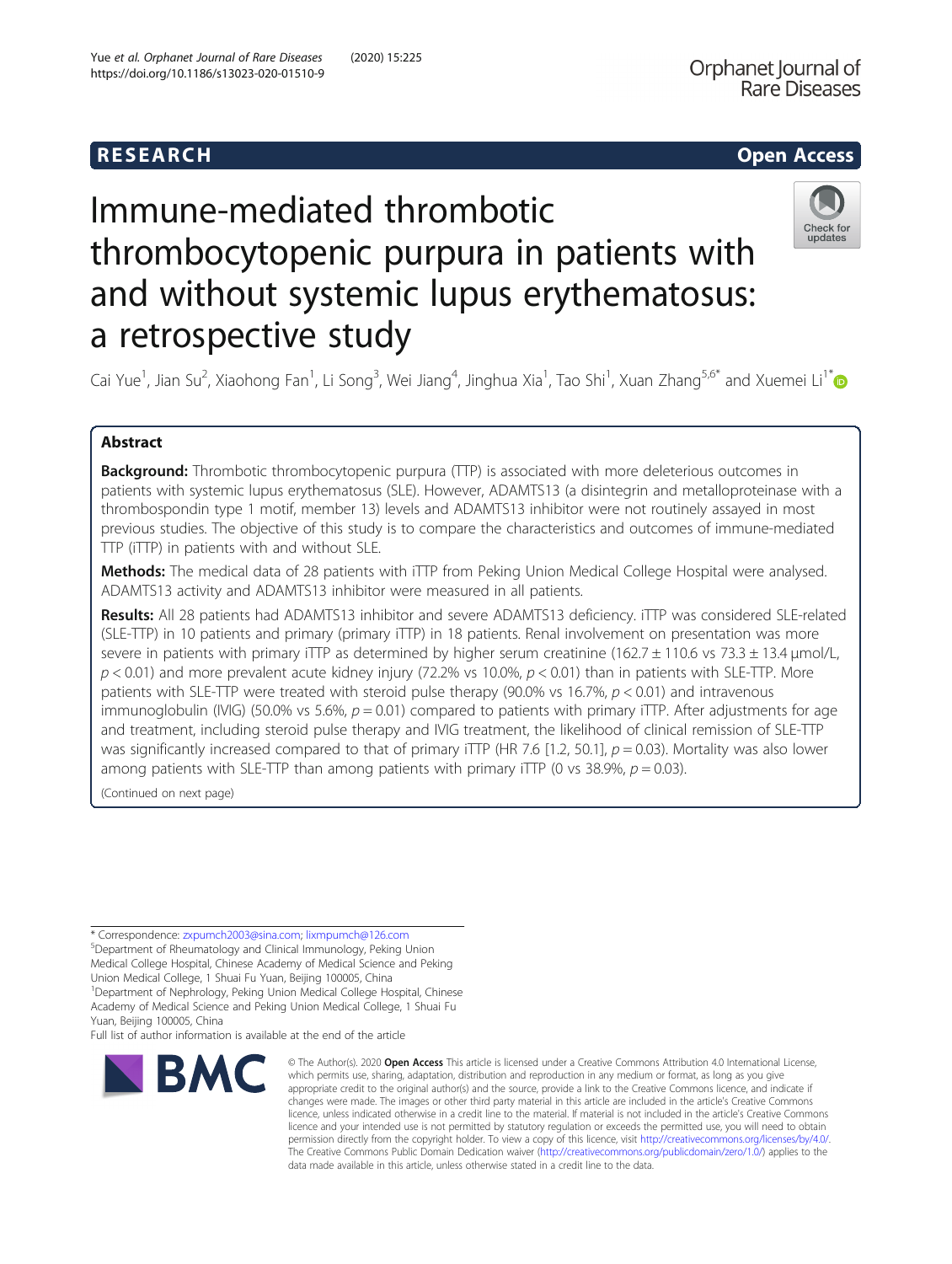# (Continued from previous page)

Conclusions: Renal involvement was less severe in patients with SLE-TTP than in patients with primary iTTP. The treatment responses and outcomes of SLE-TTP were no worse and perhaps even better than those of primary iTTP. When TTP is diagnosed in SLE patients, the ADAMTS13 level and ADAMTS13 inhibitor profile should be considered in addition to clinical features.

Keywords: ADAMTS13 protein, Acquired thrombotic thrombocytopenic purpura, Systemic lupus erythematosus, Thrombotic microangiopathies

# Background

Thrombotic thrombocytopenic purpura (TTP) is an acute, life-threatening disorder characterized by microangiopathic haemolytic anaemia (MAHA), thrombocytopenia, and organ dysfunction. TTP results from innate or acquired deficiency of ADAMTS13 (a disintegrin-like and metalloproteinase with thrombospondin type 1 motif 13), a protease that cleaves von Willebrand factor multimers, the deficiency of which results in unusually large von Willebrand factor multimers and a risk of platelet thrombi in small vessels with high shear rates [[1\]](#page-8-0). Acquired TTP, also known as immunemediated TTP (iTTP), results from autoantibodies against ADAMTS13. iTTP can be primary (primary iTTP) when no obvious underlying precipitating cause/ disease is present or accompany other conditions, especially autoimmune diseases [[2,](#page-8-0) [3\]](#page-8-0).

Systemic lupus erythematosus (SLE) is a systemic autoimmune disease with multisystem involvement and is among the most common causes of iTTP, while TTP is a rare and severe complication of SLE [[4\]](#page-8-0). The traditional estimate of TTP among lupus patients varies between 1% and 4% according to different diagnostic criteria [[5](#page-8-0)]. TTP is associated with high mortality and severe end-organ damage among lupus patients [\[6](#page-8-0)–[9](#page-8-0)]. Some authors reported more deleterious outcomes in patients with SLE-associated TTP (SLE-TTP) compared to patients with primary iTTP despite more aggressive treatment in these patients [[10\]](#page-8-0).

However, in most previous studies, ADAMTS13 levels and ADAMTS13 inhibitor were not assessed, and the diagnosis of TTP was based on clinical "pentads" of fever, thrombocytopenia, MAHA, and neurological and/ or renal impairment, which may be misleading since considerable overlap exists between TTP and SLE regarding presenting features, and causes of thrombotic microangiopathy (TMA) may vary among lupus patients [[11\]](#page-8-0). The characteristics and optimal treatment of patients with SLE-TTP remain unclear, and opinions about SLE-TTP should be updated with insight into ADAM TS13 activity. The aim of this study was to compare the clinical characteristics, treatment responses, and outcomes of patients with SLE-TTP and primary iTTP with evaluation of their ADAMTS13 activities.

# Results

# Baseline demographics

From Jan. 2016 to Aug. 2019, 43 hospitalized patients were clinically diagnosed with their first episode of TTP at Peking Union Medical College Hospital (PUMCH). ADAMTS13 activity and ADAMTS13 inhibitor were available in 37 patients. All 37 patients had severe ADAM TS13 deficiency, and ADAMTS13 inhibitor was detected in 36 patients. Of the 36 patients with acquired ADAM TS13 deficiency, TTP was considered SLE-related in 10, Sjögren's syndrome-related in three, undifferentiated connective tissue disease (UCTD)-related in two, malignancyrelated in three, and primary in 18 patients (Fig. [1](#page-2-0)).

The baseline characteristics of the 10 patients with SLE-TTP and the 18 patients with primary iTTP are listed in Table [1](#page-2-0). No patients had a previous history of TTP. All patients with SLE-TTP were female, while a male predominance was observed in patients with primary iTTP (female ratio 100% vs 38.9%,  $p < 0.01$ ). Patients with primary iTTP were older compared to patients with SLE-TTP  $(48.6 \pm 10.8 \text{ vs } 32.6 \pm 16.9 \text{ years})$  $p = 0.02$ ). All patients had no comorbidity of clinical significance, except for one patient with primary iTTP who had histories of hypertension and diabetes and a remote history of colon cancer that had been surgically resected.

#### Haematological abnormalities

All patients had severe ADAMTS13 deficiency and were positive for serum ADAMTS13 inhibitor. Platelet counts, lactate dehydrogenase (LDH) levels and haemoglobin levels on presentation were similar between the two groups (Table [1\)](#page-2-0).

### Immunological parameters

Among the patients with primary iTTP, 27.8% were positive for anti-nuclear antibody (ANA), but the titres were low. Among the patients with SLE, 40% were positive for anti-dsDNA antibody, and 70% were positive for anti-SSA antibody. The average SLE disease activity index (SLEDAI) was  $20.5 \pm 7.7$  (Table [1](#page-2-0)).

# Organ involvement

Organ involvement among patients with iTTP is described in Table [2.](#page-3-0) All patients in both groups had CNS involvement, and 64.3% had significantly elevated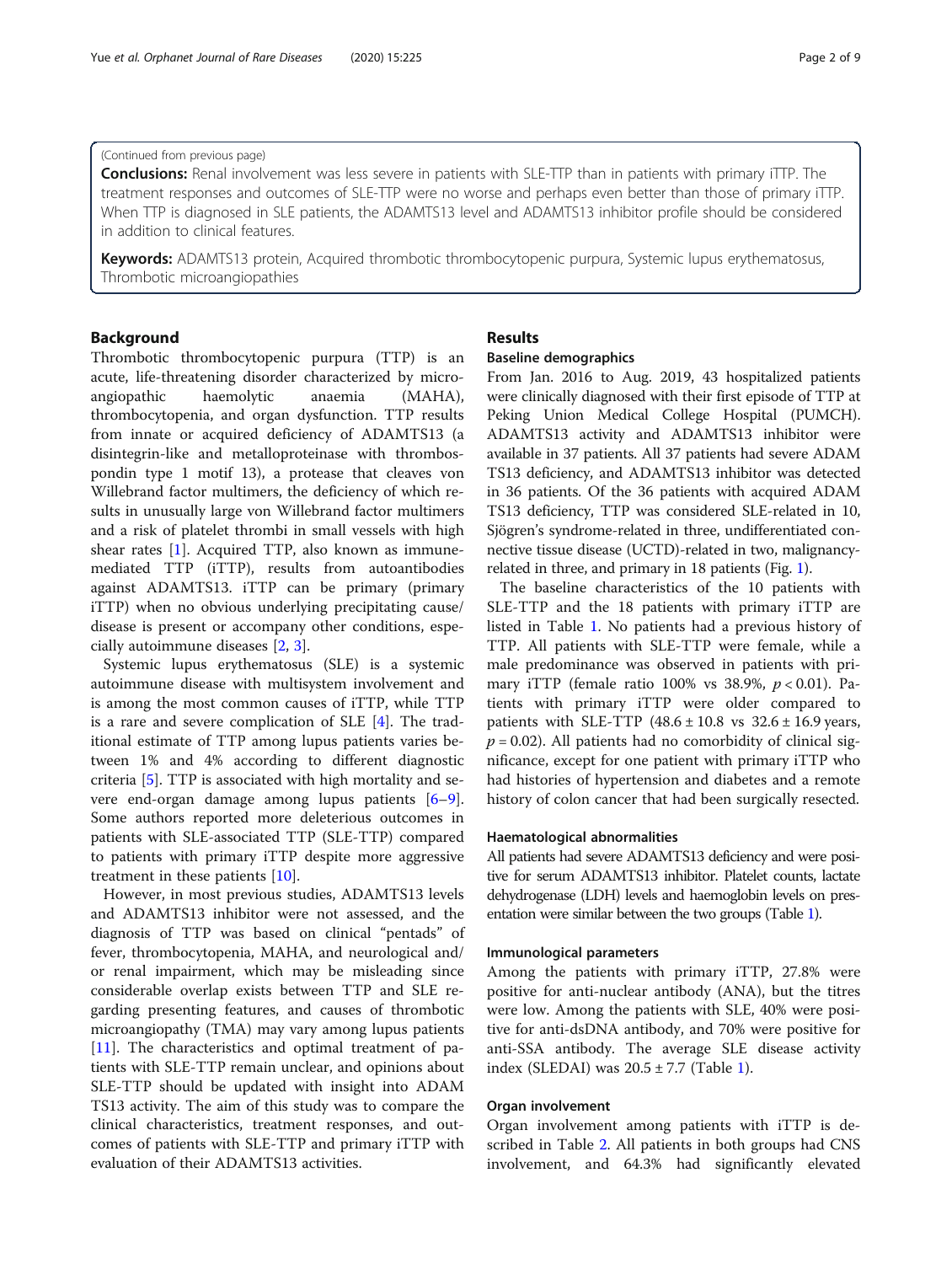<span id="page-2-0"></span>

|                                             | Primary iTTP $(n = 18)^a$ | SLE-TTP $(n = 10)^a$ | $p$ values |
|---------------------------------------------|---------------------------|----------------------|------------|
| Demographic data                            |                           |                      |            |
| Age, yr                                     | $48.6 \pm 10.8$           | $32.6 \pm 16.9$      | 0.02       |
| Female, n                                   | 7(38.9)                   | 10 (100.0)           | < 0.01     |
| New-onset TTP, n                            | 18 (100.0)                | 10 (100.0)           | 1.00       |
| Comorbidities                               | 1(5.6)                    | 0(0.0)               | 1.0        |
| Haematological abnormalities                |                           |                      |            |
| Platelet count, $\times$ 10 <sup>9</sup> /L | $17.4 \pm 14.4$           | $14.7 \pm 12.5$      | 0.62       |
| Haemoglobin, g/L                            | $83.5 \pm 23.3$           | $78.8 \pm 16.6$      | 0.58       |
| Lactate dehydrogenase, U/L                  | $2015.5 \pm 2016.9$       | $1272.4 \pm 652.1$   | 0.27       |
| Severe ADAMTS13 deficiency                  | 18 (100.0)                | 10 (100.0)           | 1.00       |
| ADAMTS13 inhibitor                          | 18 (100.0)                | 10 (100.0)           | 1.00       |
| Immunological parameters                    |                           |                      |            |
| Complement C3 (q/L)                         | $0.88 \pm 0.24$           | $0.76 \pm 0.16$      | 0.09       |
| Complement C4 (q/L)                         | $0.17 \pm 0.07$           | $0.12 \pm 0.08$      | 0.14       |
| ANA                                         | 5(27.8)                   | 10 (100.0)           | < 0.01     |
| Low titre $(< 1:320)$                       | 4(22.2)                   | 3(30.0)              | 0.67       |
| High titre $(21:320)$                       | 1(5.6)                    | 7(70.0)              | < 0.01     |
| Anti-dsDNA                                  | 0(0.0)                    | 4(40.0)              | 0.01       |
| Anti-SSA                                    | 4(22.2)                   | 7(70.0)              | 0.02       |
| Anti-SSB                                    | 0(0.0)                    | 2(20.0)              | 0.12       |
| Anti-U1RNP                                  | 0(0.0)                    | 2(20.0)              | 0.12       |
| Anti-Sm                                     | 0(0.0)                    | 1(10.0)              | 0.36       |
| APLs                                        | 1(5.6)                    | 1(10.0)              | 1.00       |
| SLEDAI                                      | $\qquad \qquad -$         | $20.5 \pm 7.7$       |            |

Abbreviations: ANA anti-nuclear antibody, APLs anti-phospholipid antibodies, CNS central nervous system, dsDNA double-stranded DNA, iTTP immune-mediated TTP, SLE systemic lupus erythematosus, SLEDAI SLE disease activity index, SLE-TTP SLE-associated TTP, TTP thrombotic thrombocytopenic purpura<br>a Values are expressed as the means ± SDs or the medians (interquartile ranges).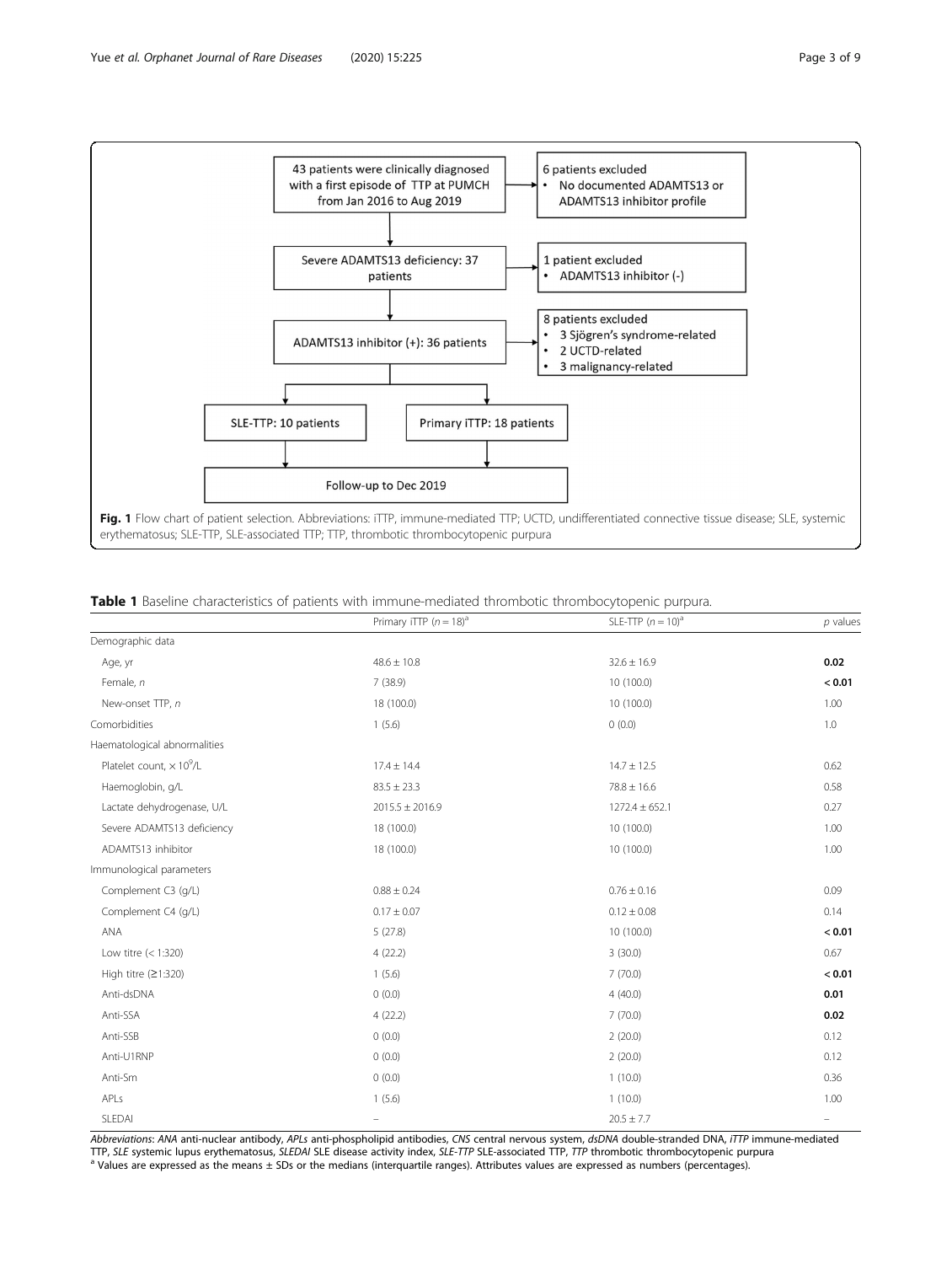<span id="page-3-0"></span>

| <b>Table 2</b> Organ involvement of patients with immune-mediated thrombotic thrombocytopenic purpura. |  |  |  |  |
|--------------------------------------------------------------------------------------------------------|--|--|--|--|
|--------------------------------------------------------------------------------------------------------|--|--|--|--|

|                             | primary iTTP $(n = 18)^a$ | SLE-TTP $(n = 10)^{a}$ | $p$ values |  |
|-----------------------------|---------------------------|------------------------|------------|--|
| CNS involvement, n          | 18 (100.0)                | 10 (100.0)             | 1.00       |  |
| Severe                      | 17 (94.4)                 | 10 (100.0)             | 1.00       |  |
| Seizure                     | 13 (72.2)                 | 4(40.0)                | 0.12       |  |
| Coma                        | 15 (83.3)                 | 7(70.0)                | 0.63       |  |
| Stroke                      | 3(16.7)                   | 3(30.0)                | 0.63       |  |
| Psychosis                   | 0(0.0)                    | 2(20.0)                | 0.12       |  |
| Renal involvement           |                           |                        |            |  |
| Serum creatinine, µmol/L    | $162.7 \pm 110.6$         | $73.3 \pm 13.4$        | < 0.01     |  |
| BUN, µmol/L                 | $15.4 \pm 10.1$           | $7.9 \pm 2.7$          | < 0.01     |  |
| AKI                         | 13 (72.2)                 | 1(10.0)                | < 0.01     |  |
| Stage 1                     | 5(27.8)                   | 1(10.0)                | 0.37       |  |
| Stage 2                     | 6(33.3)                   | 0(0.0)                 | 0.06       |  |
| Stage 3                     | 2(11.1)                   | 0(0.0)                 | 0.52       |  |
| Proteinuria level, dipstick |                           |                        |            |  |
| Negative                    | 2(11.1)                   | 1(10.0)                | 1.00       |  |
| Mild $(\pm$ to +)           | 7(38.9)                   | 6(60.0)                | 0.43       |  |
| Moderate $(++)$             | 9(50.0)                   | 2(20.0)                | 0.22       |  |
| Large $(+++)$               | 0(0.0)                    | 1(10.0)                | 0.36       |  |
| Cardiac involvement         |                           |                        |            |  |
| cTnl (µg/L)                 | 0.47(0.11, 1.00)          | $0.10$ (0.05, 0.64)    | 0.36       |  |
| cTnl> 0.25 µg/L             | 13 (72.2)                 | 5(50.0)                | 0.41       |  |
| MAP, mmHg                   | $85.3 \pm 11.9$           | $94.6 \pm 13.9$        | 0.08       |  |

Abbreviations: AKI acute kidney injury, BUN blood urea nitrogen, CNS central nervous system, cTnI troponin I, iTTP immune-mediated TTP, MAP mean arterial pressure, SLE systemic lupus erythematosus, SLE-TTP SLE-associated T

<sup>a</sup> Values are expressed as the means ± SDs or the medians (interquartile ranges). Attributes values are expressed as numbers (percentages)

troponin I (cTnI). No significant differences in the prevalence and severity of CNS and cardiac involvement were observed between the two groups.

Notably, renal impairment was more severe in patients

vs 5.6%,  $p < 0.01$ ) than patients with primary iTTP, while rituximab was the mainstay of treatment in patients with primary iTTP (55.6%).

Response to treatment

with primary iTTP than in patients with SLE-TTP. Serum creatine in the patients with primary iTTP was significantly higher than that in the patients with SLE-TTP  $(162.7 \pm 110.6 \text{ vs } 73.3 \pm 13.4 \text{ µmol/L}, p < 0.01)$ . More patients in the primary iTTP group had acute kidney injury (AKI) compared to the SLE-TTP group (72.2% vs 10.0,  $p < 0.01$ ). However, severe AKI (stage 3) was rare.

# **Treatment**

The treatments and outcomes of the 18 patients with primary iTTP and the 10 patients with SLE-TTP are listed in Table [3.](#page-4-0) No significant difference in the number of plasma exchange (PE) sessions needed for remission was found between the two groups. However, other treatments were quite different between the two groups. More patients with SLE-TTP received steroid pulse therapy (90.0% vs 16.7%,  $p < 0.01$ ), intravenous immunoglobulin (IVIG)  $(50.0\% \text{ vs } 5.6\%, p = 0.01)$ , and immunosuppressants  $(90.0\%$ 

The overall mortality rate was 25.0%. Death was tentatively attributed to heart failure ( $n = 3$ ), infection ( $n = 2$ ), cerebral haemorrhage  $(n = 1)$ , and multiorgan failure  $(n = 1)$ . All deaths occurred in the primary iTTP group. Mortality was significantly lower among patients with SLE-TTP than among patients with primary iTTP (0 vs 38.9%,  $p = 0.03$ ). All of the remaining patients achieved clinical remission. The median intervals from TTP diagnosis to clinical remission were  $45.2 \pm 8.4$  days for patients with SLE-TTP and  $53.7 \pm 17.9$  days for patients with primary iTTP. After adjustments for age and treatment, including steroid pulse therapy and IVIG treatment, the chances of a clinical response and clinical remission of SLE-TTP were significantly increased compared to those for primary iTTP (HR 6.4 [1.3, 30.9],  $p =$ 0.0[2](#page-5-0), and 7.6 [1.2, 50.1],  $p = 0.03$ , respectively) (Fig. 2). During a median follow-up of 20.8 (0.9, 41.3) months, one recurrence was observed in a patient with primary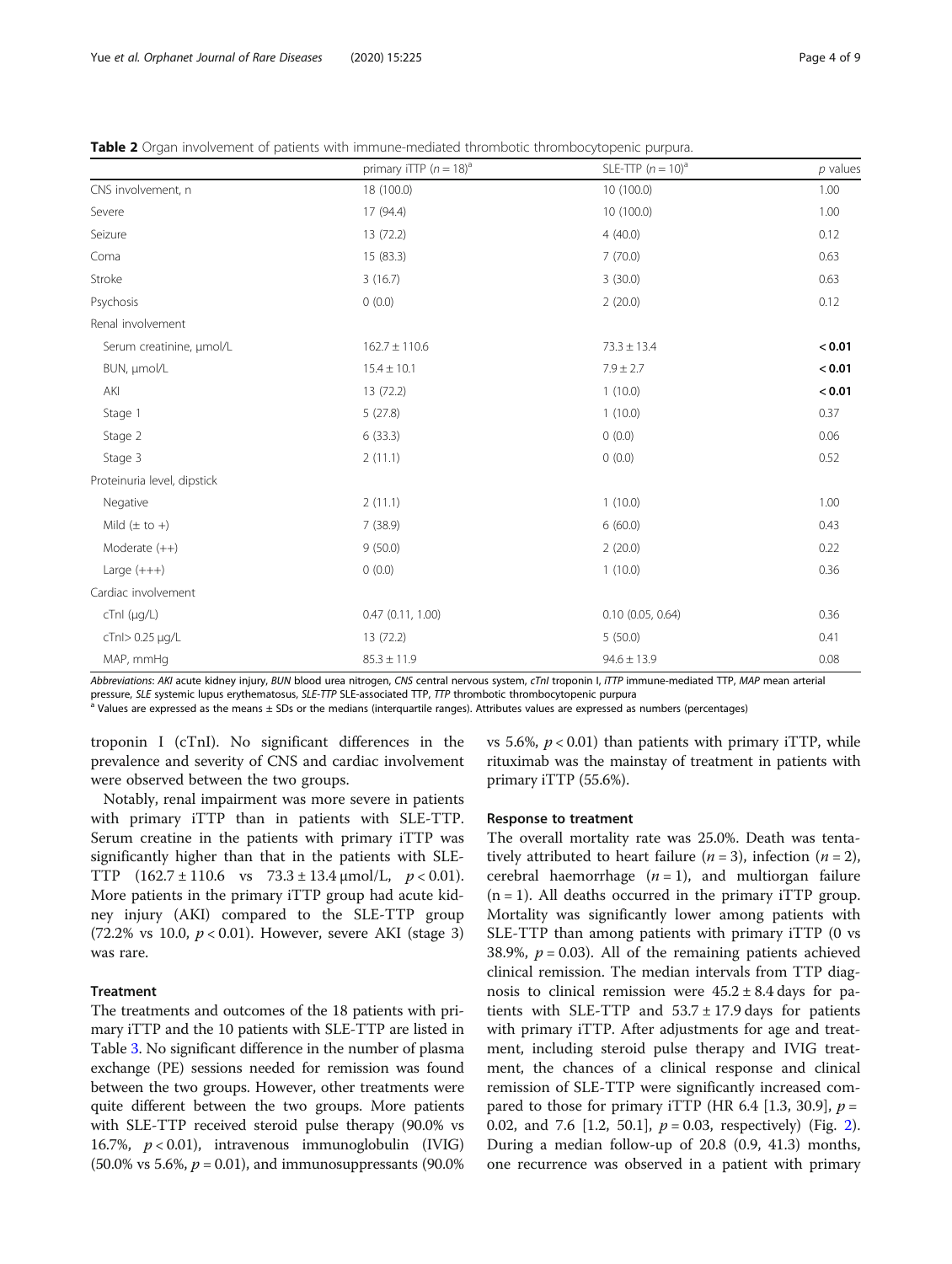<span id="page-4-0"></span>

|  |  | Table 3 Treatment and outcomes of patients with immune-mediated thrombotic thrombocytopenic purpura. |
|--|--|------------------------------------------------------------------------------------------------------|
|--|--|------------------------------------------------------------------------------------------------------|

|                                                        | primary iTTP $(n = 18)^a$ | SLE-TTP $(n = 10)^a$ | Hazard ratio SLE-TTP/primary iTTP | $p$ values        |
|--------------------------------------------------------|---------------------------|----------------------|-----------------------------------|-------------------|
| Therapies                                              |                           |                      |                                   |                   |
| PE, n                                                  | 17 (94.4)                 | 7(70.0)              |                                   | 0.12              |
| Number of PE sessions needed for clinical remission, n | 10.0 $(7.0, 15.0)^b$      | 8.0 (0, 14.8)        |                                   | 1.00              |
| High-dose steroids, n                                  | 18 (100.0)                | 10 (100.0)           |                                   | 1.00              |
| Steroid pulse therapy, n                               | 3(16.7)                   | 9(90.0)              |                                   | < 0.01            |
| Immunosuppressants, n                                  | 1(5.6)                    | 9(90.0)              |                                   | < 0.01            |
| CYC, n                                                 | 1(5.6)                    | 8(80.0)              |                                   | < 0.01            |
| MMF, n                                                 | 0(0.0)                    | 1(10.0)              |                                   | 0.37              |
| Rituximab, n                                           | 10(55.6)                  | 2(20.0)              |                                   | 0.11              |
| IVIG, n                                                | 1(5.6)                    | 5(50.0)              |                                   | 0.01              |
| Therapeutic responses                                  |                           |                      |                                   |                   |
| Follow-up, months                                      | 12.8 (0.3, 34.6)          | 32.7 (14.2, 43.0)    |                                   | 0.14              |
| Clinical response                                      | 11(61.1)                  | 10 (100.0)           | 6.4 [1.3, 30.9] <sup>d</sup>      | $0.02^d$          |
| Clinical remission                                     | 11(61.1)                  | 10 (100.0)           | 7.6 [1.2, 50.1] <sup>d</sup>      | 0.03 <sup>d</sup> |
| Exacerbation                                           | 2 $(18.2)^{b}$            | 2(20.0)              |                                   | 1.00              |
| Refractory                                             | 7 $(46.7)$ <sup>c</sup>   | 2(20.0)              |                                   | 0.23              |
| Death                                                  | 7(38.9)                   | 0(0.0)               |                                   | 0.03              |

Abbreviations: CYC cyclophosphamide, iTTP immune-mediated TTP, IVIG intravenous immunoglobulin, MMF mycophenolate mofetil, SLE systemic lupus erythematosus, SLE-TTP SLE-associated TTP, PE plasma exchange, TTP thrombotic th

Values are expressed as the means ± SDs or the medians (interquartile ranges). Attributes values are expressed as numbers (percentages).

<sup>b</sup> Patients who died during hospitalization and did not achieve haematological remission were not included in the analysis.

<sup>c</sup> Three patients who died before completing five sessions of TPE were not included in the analysis.

 $d$  HR and  $p$  values are adjusted for age and treatment, including steroid pulse therapy and IVIG treatment.

iTTP at 16 months after discharge, and no recurrence was observed in patients with SLE-TTP.

# **Discussion**

SLE is one of the most common causes of iTTP [\[4](#page-8-0)]. SLE-TTP and primary iTTP might be overlapping disease entities. Up to 71% of patients with TTP have been reported to present with positive anti-nuclear antibody, and the rate of subsequent SLE development among patients with primary iTTP ranged between 7.1 to 11.1% [[12](#page-8-0)–[14](#page-8-0)]. Despite the substantial overlap and improving understanding of primary iTTP, the clinical characteristics and optimal treatment of patients with SLE-TTP remain unclear.

SLE-TTP has been reported to be associated with a high mortality rate and a poor response to treatment  $[6-9]$  $[6-9]$  $[6-9]$  $[6-9]$ . Kwok reported an in-hospital mortality rate of 46.1% among 26 patients with SLE-TTP, while Merayo-Chalico et al reported a long-term mortality rate of 20% among 22 patients [\[6,](#page-8-0) [8\]](#page-8-0). However, these studies did not systematically include ADAMTS13 activity in the definition of TTP. Jiang et al reviewed case reports on SLE-TTP from 1999 to 2011. ADAMTS13 levels were available in 32/105 patients, while only 13/32 of these patients had severe ADAMTS13 deficiency, indicating that in most of previous studies, the diagnosis of SLE-TTP was not based on ADAMTS13 levels,

and that a substantial proportion of lupus patients with TMA may be diagnosed with TTP despite non-severe ADAMTS13 deficiency [\[9\]](#page-8-0). Other forms of TMA apart from TTP might have been included in these studies, confounding the results. Few studies have compared SLE-TTP with primary TTP. Letchumanan et al compared 10 patients with idiopathic TTP and eight patients with SLE-TTP and reported higher mortality and slower remission in the patients with SLE-TTP than in the patients idiopathic TTP [\[10](#page-8-0)]. Again, TTP was diagnosed based on the Moschowitz clinical pentads, and ADAMTS13 activity and ADAMTS13 inhibitor profiles were lacking.

In this study, all patients were confirmed to have severe ADAMTS13 deficiency and the presence of ADAM TS13 inhibitor. Interestingly, when severe acquired ADAMTS13 deficiency was considered in the diagnosis of TTP, the clinical picture of SLE-TTP was quite different from previous descriptions. Compared to patients with primary iTTP, patients with SLE-TTP had less severe renal involvement, better treatment responses and lower mortality. However, several limitations must be discussed.

First, whether the less severe organ involvement and better outcomes of SLE-TTP observed in our study represented the divergent underlying pathogenesis of SLE-TTP and primary iTTP or were attributable to the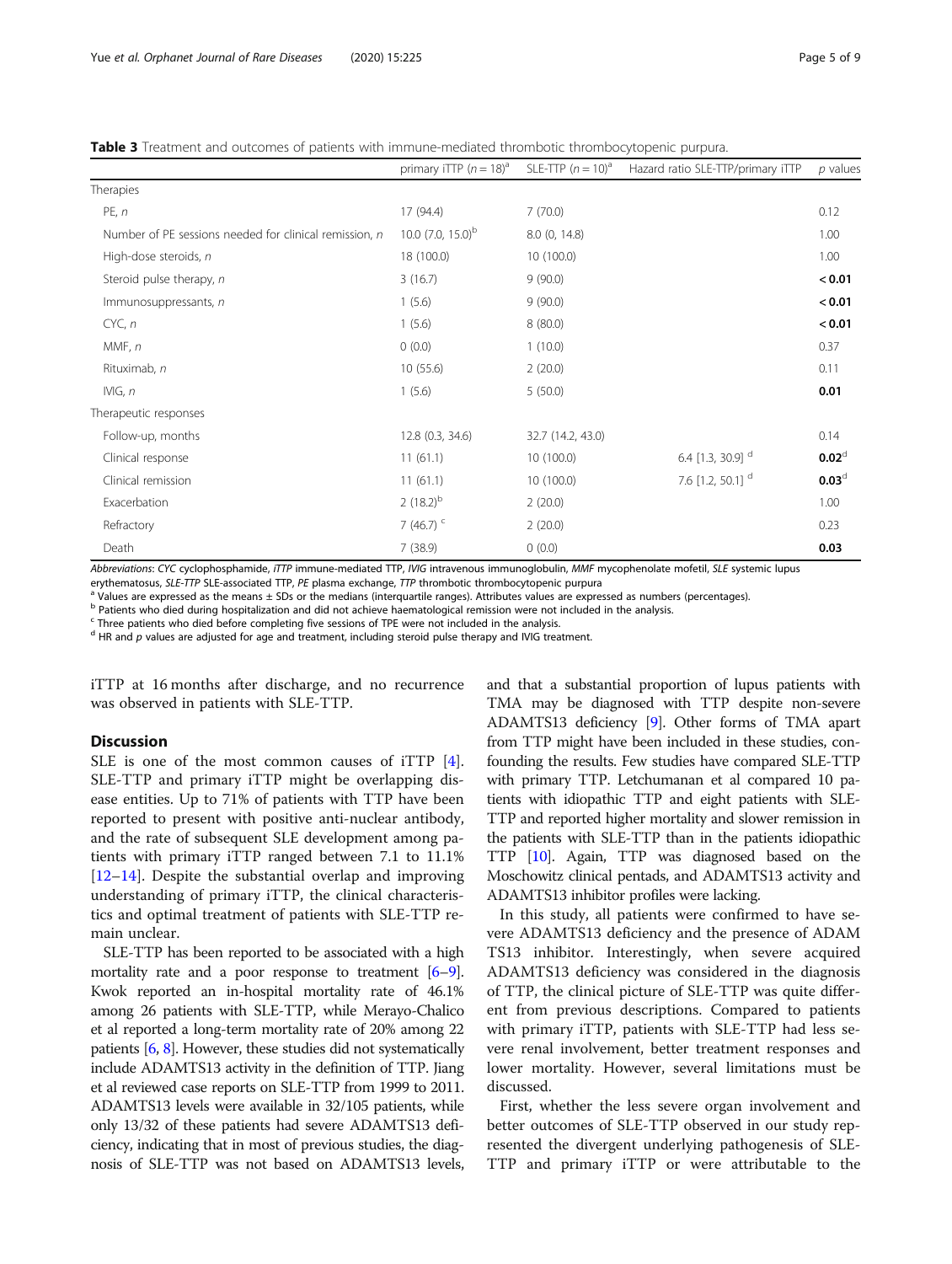<span id="page-5-0"></span>

| Fig. 2 Outcomes of patients with immune-mediated thrombotic       |
|-------------------------------------------------------------------|
| thrombocytopenic purpura. a. Cumulative incidence of a clinical   |
| response. b. Cumulative incidence of clinical remission. c.       |
| Cumulative incidence of survival. iTTP, immune-mediated TTP; SLE, |
| systemic lupus erythematosus; TTP, thrombotic                     |
| thrombocytopenic purpura                                          |

different baseline characteristics and treatment strategies between the two groups is not clear.

In our study, patients with SLE-TTP were significantly younger than patients with primary iTTP, and a female predominance was evident. In a predictive model developed by the French TMA Reference Center, age was a strong predictor of death due to primary iTTP. The worse prognosis of TTP in older patients was proposed to be attributable to comorbidities, including hypertension, resulting in chronic endothelial and vascular dysfunction, as well as age-associated loss of vascular compliance, which might result in higher shear stress and more severe vascular wall constraints and organ injury during TTP [\[15\]](#page-8-0). The younger age of the patients with SLE-TTP might have contributed to the better prognosis and less severe renal involvement of these patients compared to the patients with primary iTTP.

The treatment strategies were also significantly different between the patients with SLE-TTP and primary iTTP. More patients with SLE-TTP were treated with steroid pulse therapy and IVIG compared to patients with primary iTTP. Steroids are considered an adjunct to PE in the treatment of iTTP [\[16](#page-8-0), [17\]](#page-8-0). Evidence supporting steroid pulse therapy in patients with primary iTTP is limited. A randomized clinical trial showed that corticosteroid pulse therapy may decrease mortality and increase the rate of complete remission among patients with clinically diagnosed TTP [\[18](#page-8-0)]. Many authors agree that for severe cases of TTP, steroid pulse therapy should be considered [[19](#page-8-0), [20\]](#page-8-0). Considering the role of autoimmunity in both SLE-TTP and primary iTTP and the overlap of these two disease entities, primary iTTP may benefit from corticosteroid pulse therapy.

However, in our Cox proportional hazards regression, coexisting SLE was associated with a better treatment response independent of age and treatment, reflecting the differing underlying pathogenesis mechanisms of SLE-TTP and primary iTTP. The mechanism involved in the loss of tolerance and subsequent development of anti-ADAMTS13 antibodies in patients affected by acquired TTP is not clear, but both genetic and environmental factors have been postulated to contribute to the development of primary iTTP [[21](#page-8-0)]. In SLE-TTP, inflammatory conditions in active SLE might function as triggers for the generation of ADAMTS13 autoantibodies. Inflammatory conditions may affect host glycosylation by upregulating glycosyltransferase activities that modify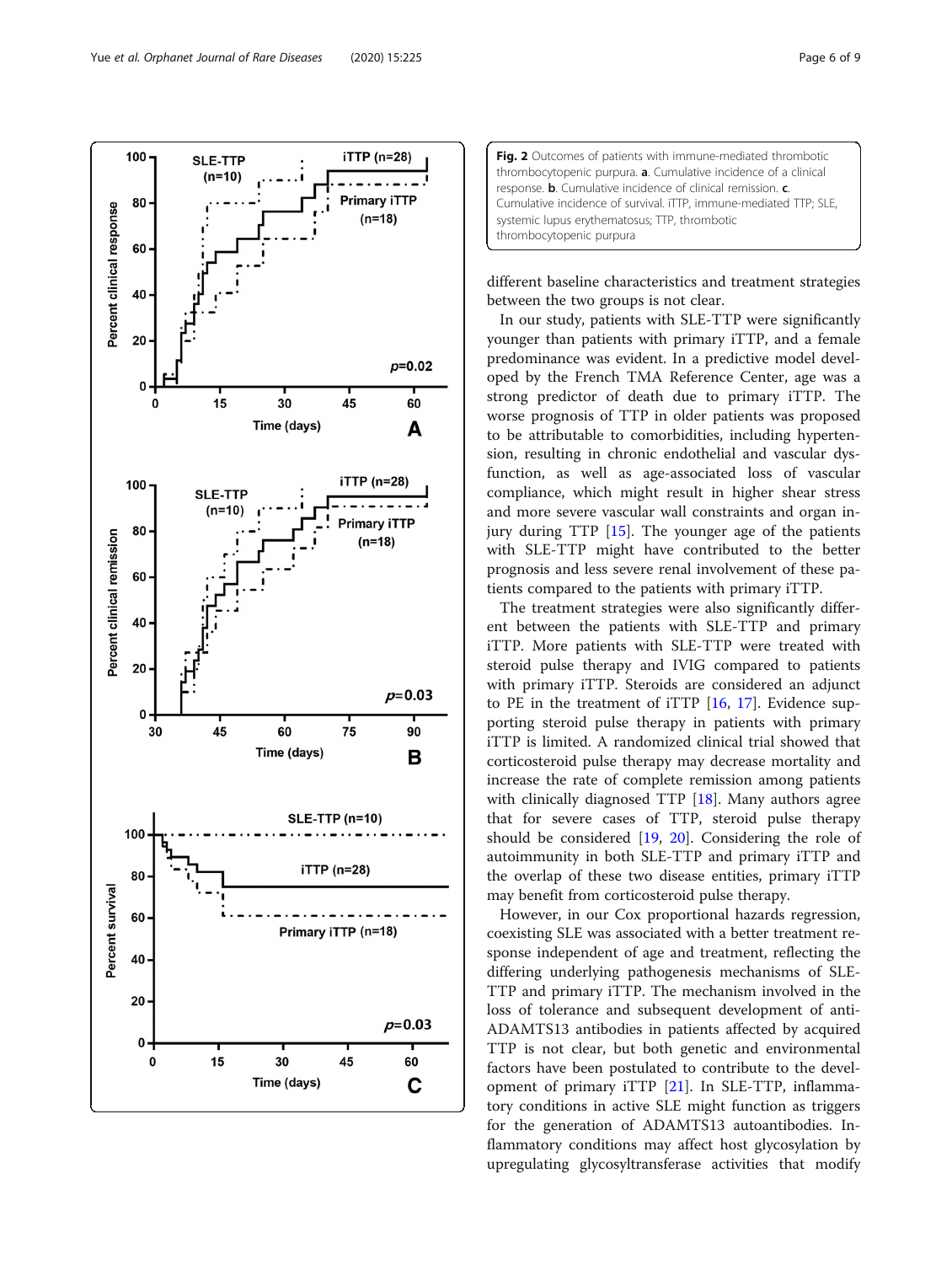the glycan structure of glycoproteins, and carbohydrate modifications modulate the immune recognition of allergens by epithelial and dendritic cells [\[22](#page-8-0), [23](#page-8-0)]. ADAM TS13 is a highly glycosylated protein [\[24](#page-8-0)]. Inflammatory conditions in active SLE might result in hyperglycosylation or deglycosylation of ADAMTS13, resulting in higher immunogenicity by these molecular changes and contributing to the onset of acquired TTP.

Second, since PUMCH is a tertiary referral centre in China, this cohort may have represented a more severe subset of patients or patients at a later disease stage among all patients with iTTP. Our mortality rate was higher than the mortality rate of 4.3–12.8% reported by several large TTP cohorts [\[15](#page-8-0), [25,](#page-8-0) [26](#page-8-0)]. However, our patients also had more severe end-organ damage on presentation, including more prevalent myocardium involvement and CNS involvement, both of which are strong prognostic factors of iTTP [\[15,](#page-8-0) [27\]](#page-8-0). Specifically, the fraction of patients with prominent troponin I (cTnI) elevation  $($  > 0.25 μg/L) in our cohort was higher than that reported in a subset of the French TMA registry cohort (64.2% vs 41.3%), while mortality was similar between the cohorts (25.0% vs 24.8%) [\[27](#page-8-0)]. The fraction of patients with severe CNS involvement was higher than that reported by the Oklahoma registry (96.4% vs 52.6%) [\[25\]](#page-8-0). AKI was also prevalent, and the rate of AKI was similar to that reported in a French cohort of ICU patients (50.0% vs 58.7%) [\[26](#page-8-0)]. Thus, our cohort might have represented a subset of patients with more severe end-organ damage and therefore worse outcomes.

Ultimately, the sample size was small, which may limit the strength of the results. However, although iTTP may accompany all kinds of autoimmune diseases, considering the rarity of iTTP, a large sample size would be difficult to achieve [\[3\]](#page-8-0). Moreover, for most facilities, including ours, ADAMTS13 activity and ADAMTS13 inhibitor assays became routine in clinical practice only in recent years. Time is still required for physicians to gain experience in managing patients with different forms of secondary iTTP. Further observations with more patients are needed to verify our findings.

# Conclusions

Renal involvement was less severe in patients with SLE-TTP than in patients with primary iTTP. The treatment responses and outcomes of SLE-TTP were no worse and perhaps even better than those of primary iTTP. When TTP is diagnosed in SLE patients, the ADAMTS13 level and ADAMTS13 inhibitor profile should be considered in addition to clinical features.

# Methods

# Aim and design

To compare the characteristics and outcomes of iTTP in patients with and without SLE, patient records were retrospectively reviewed at PUMCH.

# Patient selection

The eligibility criteria for the study included: 1) MAHA, thrombocytopenia, and end-organ injury, including renal involvement or CNS involvement; 2) severe ADAMTS13 deficiency; and 3) positive serum ADAMTS13 inhibitor. SLE was diagnosed based on the revised 1997 American College of Rheumatology (ACR) diagnostic criteria [\[28](#page-8-0)]. The diagnosis of SLE was further confirmed with the 2019 EULAR/ACR classification criteria [\[29](#page-8-0)].

Patients with comorbidities that may result in acquired ADAMTS13 deficiency other than SLE, including other autoimmune diseases, malignancy, and systemic infection, were excluded [[16\]](#page-8-0).

# Blood sampling

Blood samples were collected upon clinical suspicion of TTP and before therapeutic apheresis (TPA) or plasma infusion.

### ADAMTS13 activity and ADAMTS13 inhibitor assays

ADAMTS13 activity and ADAMTS13 inhibitor were assayed as previously described by evaluating collagenbinding activity (CBA) at the Thrombosis and Haemostasis Research Unit, First Affiliated Hospital of Soochow University [\[11\]](#page-8-0). In brief, plasma samples from patients and normal individuals were placed in Slide-A-Lyzer mini-dialysis units (Pierce, USA) and immersed in prewarmed dialysis buffer consisting of 5 mmol/L Tris-HCl, 0.1% Tween 20, and 1.5 mol/L urea, with a pH of 8.3. Dialysis was performed at 37 °C for 12 h. An equal volume of the same sample was removed before dialysis and kept at room temperature during dialysis as a control. The collagen type III binding capacities of the samples were then detected by enzyme-linked immunosorbent assay (ELISA). The data were analysed as the fraction of CBA remaining after dialysis compared with the CBA in the individuals' baseline samples. One hundred percent minus the residual CBA (R-CBA) was regarded as the ADAMTS13 activity. The resulting ADAMTS13 activity detected was either 100% or 0% due to the extended dialysis period. ADAMTS13 deficiency was considered severe in patients with undetectable enzymatic activity.

For the ADAMTS13 inhibitor assay, patient plasma was incubated with normal human plasma (9:1) at 37 °C for 3 h, and the residual ADAMTS13 activity was measured. ADAMTS13 inhibitor was considered positive if the residual ADAMTS13 activity was 0% and negative if the residual ADAMTS13 activity was 100%.

# Treatment

Daily PE of one plasma volume replaced with fresh frozen plasma was started immediately following clinical suspicion of TTP and continued until platelet counts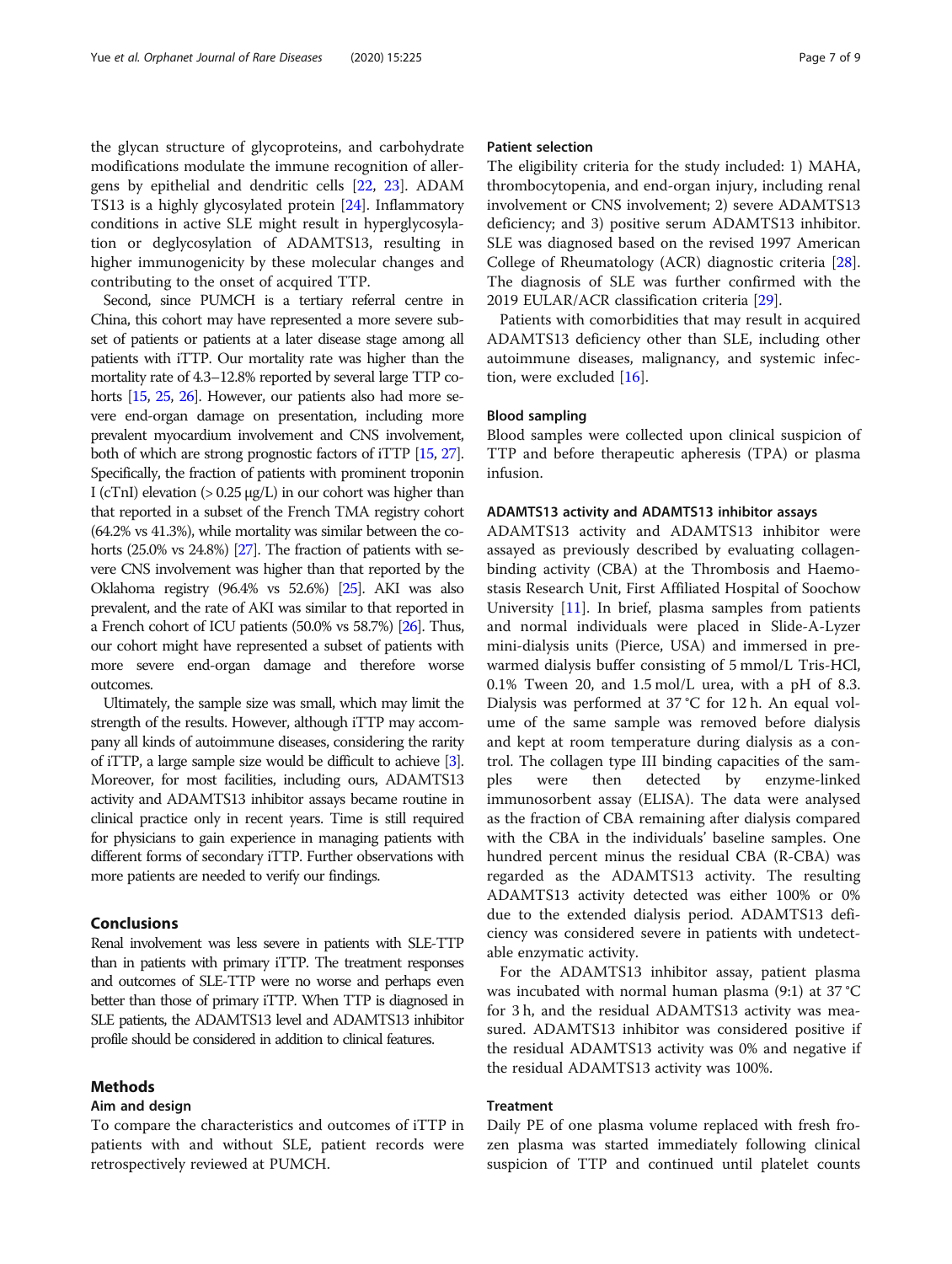exceeding  $150 \times 10^9$ /L were measured over two consecutive days. High-dose corticosteroid therapy, defined as prednisone 1 mg/kg/day or an equivalent dose of methylprednisolone, was applied to all patients. For severe cases, steroid pulse therapy, defined as administration of intravenous methylprednisolone 1 g/day for 3 consecutive days, followed by high-dose steroid therapy (1 mg of oral prednisone/kg/day), and IVIG (Rongsheng, Chengdu, China) 1 g/kg given in three or five divided doses immediately after PE were considered. For refractory cases or cases with exacerbation, the anti-CD20 monoantibody rituximab was considered. The dose of rituximab was  $375 \text{ mg/m}^2$  intravenously once weekly for four consecutive weeks and immediately after PE.

# Data collection

The clinical, serologic and medication data of the patients with TTP due to severe acquired ADAMTS13 deficiency were collected. Baseline demographic data were collected at the time of admission. Patients were followed up on a regular basis depending on their clinical status after discharge.

# Definitions and outcomes

iTTP was defined as TMA characterized by severe ADAMTS13 deficiency due to an inhibitor directed against ADAMTS13. Primary iTTP was defined as iTTP without comorbidities that may cause acquired ADAM TS13 deficiency [\[1](#page-8-0)]. SLE-TTP was defined as iTTP in patients with SLE. The SLEDAI was scored for each patient with SLE at the time of admission according to the SLEDAI-2000 index [[30](#page-8-0)]. AKI was defined and staged according to the 2012 Kidney Disease: Improving Global Outcomes (KDIGO) clinical practice guideline for AKI [[31\]](#page-8-0). The mean arterial pressure (MAP) was calculated with systolic blood pressure and diastolic blood pressure as previously described [\[32\]](#page-8-0). Clinical response was defined as sustained normalization of platelet counts above  $150 \times 10^9$ /L and LDH after cessation of PE. Clinical remission was defined as a clinical response after cessation of PE maintained for > 30 days. Exacerbation was defined as a reduction in the platelet count to below  $150 \times 10^9$ /L, an increased LDH level, and the need to restart PE within 30 days of the last PE after a clinical response to PE. Refractory disease was defined as a lack of a sustained platelet count increase or platelet counts  $< 50 \times$ 10<sup>9</sup>/L and a persistently elevated LDH level despite five PEs and steroid treatment [\[2](#page-8-0)].

# Statistical analysis

Quantitative variables are reported as the mean ± standard deviation or the median and interquartile range. Categorical variables were compared using Fisher's exact test. Differences in the mean or median values between

defined patient groups were compared using Student's ttest or the nonparametric Mann–Whitney U test. To evaluate the influence of co-existing SLE on patients' outcomes, Cox proportional hazards regression was used with adjustments for age and treatment, including steroid pulse therapy and IVIG, with the time of presentation as the start of the follow-up. All statistical tests were two-sided, with significance defined as  $p < 0.05$ . All statistical analyses were performed using SPSS software, version 22.0 (IBM, USA).

#### Abbreviations

ACR: American College of Rheumatology; ADAMTS13: A disintegrin and metalloproteinase with a thrombospondin type 1 motif, member 13; AKI: Acute kidney injury; ANA: Anti-nuclear antibody; iTTP: Immune-mediated thrombotic thrombocytopenic purpura; CBA: Collagen-binding activity; CNS: Central nervous system; CR: Complete remission; cTnI: Troponin I; ELISA: Enzyme-linked immunosorbent assay; HR: Hazard ratio; IVIG: Intravenous immunoglobulin; KDIGO: Kidney Disease: Improving Global Outcomes; LDH: Lactate dehydrogenase; MAHA: Microangiopathic haemolytic anaemia; MAP: Mean arterial pressure; PE: Plasma exchange; PUMCH: Peking Union Medical College Hospital; R-CBA: Residual collagen binding activity; SLE: Systemic lupus erythematosus; SLEDAI: Systemic Lupus Erythematosus Disease Activity Index; SLE-TTP: Systemic lupus erythematosus-associated thrombotic thrombocytopenic purpura; TMA: Thrombotic microangiopathy; TTP: Thrombotic thrombocytopenic purpura; UCTD: Undifferentiated connective tissue disease

#### Acknowledgements

American Journal Experts provided professional language editing services for the manuscript.

#### Authors' contributions

CY, XL, and XZ conceived and designed the study. LS, WJ, JX, and TS contributed to sample collection. JS carried out the ADAMTS13 lab assay. CY analysed and interpreted the patients' data. XF verified the statistical methods. CY was the major contributor in writing the manuscript. All authors read and approved the final manuscript.

#### Funding

This work was supported by the Chinese Academy of Medical Sciences (CAMS), the Fundamental Research Funds for the Central Universities (Grant number 3332018011), and the CAMS Innovation Fund for Medical Sciences (CIFMS) (Grant number 2017-I2M-2-001) in terms of expert consultation, language editing, and publication.

#### Availability of data and materials

The datasets used and/or analysed during the current study are available from the corresponding author upon reasonable request.

#### Ethics approval and consent to participate

The study was undertaken in accordance with the Declaration of Helsinki and was approved by the Ethics Committee of Peking Union Medical College Hospital in Beijing, China (approval number SK-266). All patients provided fully informed written consent to participate in the study.

#### Consent for publication

Not applicable.

#### Competing interests

The authors declare that they have no competing interests.

#### Author details

<sup>1</sup>Department of Nephrology, Peking Union Medical College Hospital, Chinese Academy of Medical Science and Peking Union Medical College, 1 Shuai Fu Yuan, Beijing 100005, China. <sup>2</sup>Thrombosis and Haemostasis Research Unit, Jiangsu Institute of Haematology, First Affiliated Hospital of Soochow University, 118 Shi Zi Jie, Suzhou 215006, China. <sup>3</sup>Department of Emergency